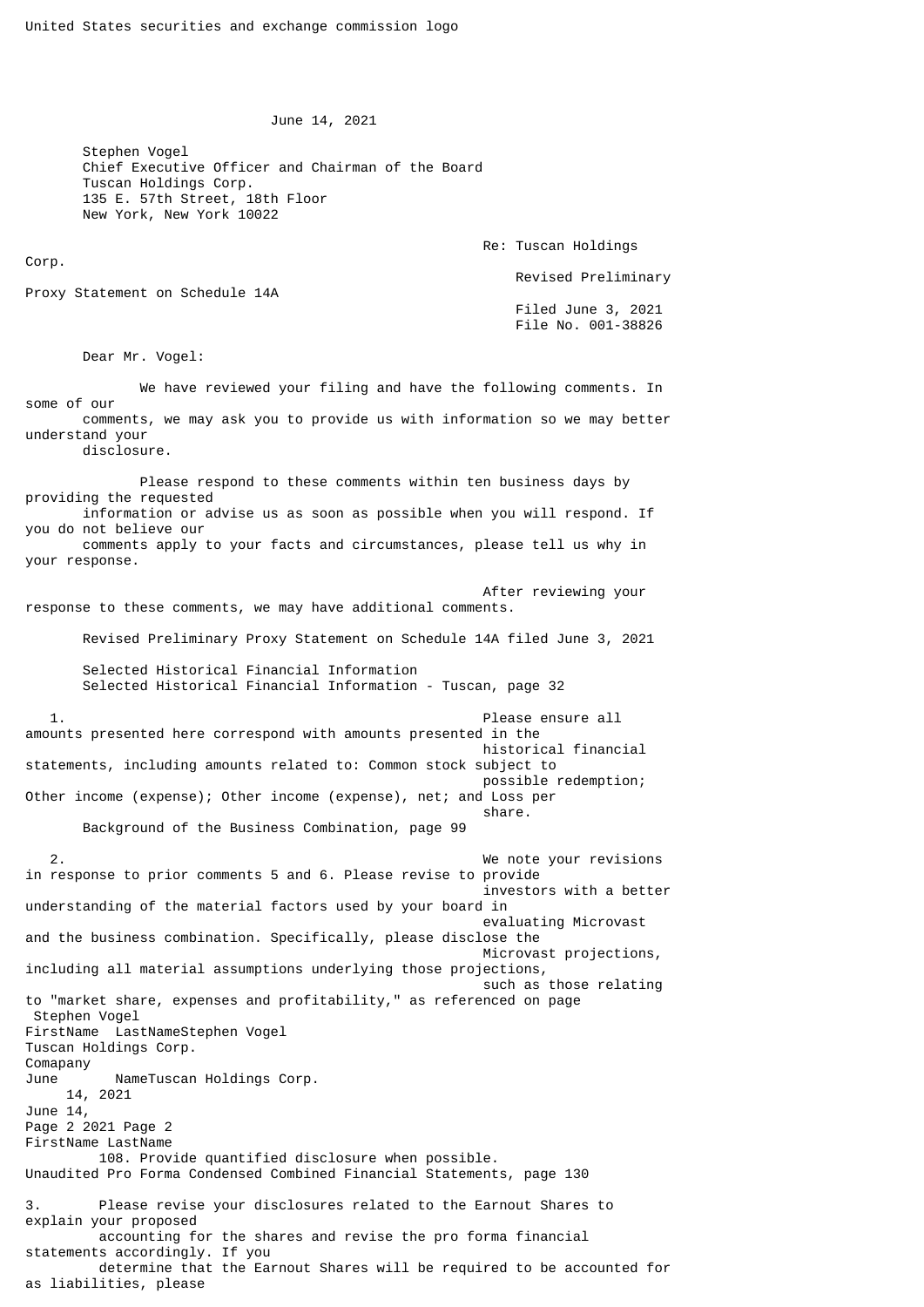disclose and discuss the potential impact of the shares on future results and provide a sensitivity analysis that quantifies the potential impact that changes in the per share market price of the post combination common stock could have on the pro forma financial statements. 4. Refer to adjustment (G) in note 3 on page 139. Given the revised pro forma rules, please reflect any transaction costs that will be expensed as a non-recurring item in the pro forma statement of operations for the year ended December 31, 2020. Since the merger will be accounted for as a reverse recapitalization, it appears to us that costs incurred by Tuscan and costs incurred by Microvast that are not offering costs should be recorded in the pro forma statement of operations. Refer to Rule 11-02(a)(6) of Regulation S-X and Section II.D of SEC Release 33-10786. Microvast's Management's Discussion and Analysis of Financial Condition and Results of Operations Components of Results of Operations Revenue, page 196 5. We note the header for certain revenue data is labeled as "Three-month ended December 31". It appears you should correct the header to state March 31. Results of Operations, page 198 6. We note your response to prior comment 12. We also note your disclosures on page 202 that indicate inventory impairments are recorded in general and administrative expenses; however, it is not clear to us why inventory impairments are not recorded in cost of revenue. Please revise your financial statements to re-classify inventory impairments or more fully explain why you believe the current classification is appropriate. Financial Statements - Tuscan Holdings Corp. Note 2. Restatement of Previously Issued Financial Statements, page F-10 7. We note your disclosures related to the Private Warrants. We also note you appear to account for the Public Warrants as equity. Please provide us with your analysis under ASC 815-40 to support your accounting treatment for the public warrants. As part of your analysis, please address whether there are any terms or provisions in the warrant agreement that provide for potential changes to the settlement amounts that are dependent upon the characteristics of the holder of the warrant, and if so, how you analyzed those Stephen Vogel Tuscan Holdings Corp. June 14, 2021 Page 3 provisions in accordance with the guidance in ASC 815-40. Condensed Consolidated Statements of Changes in Stockholders' (Deficit) Equity, page F-34 8. Please more fully explain how you determined the change in value of common stock subject to possible redemption during the three months ended March 31, 2021 that resulted in stockholders (deficit) equity declining below \$5 million. In addition, based on the disclosures, in note 1 on page F-37 and throughout the filing, that the Company will proceed with a Business Combination only if the Company has net tangible assets of at least \$5 million, please more fully explain why you believe the Business Combination can proceed. General